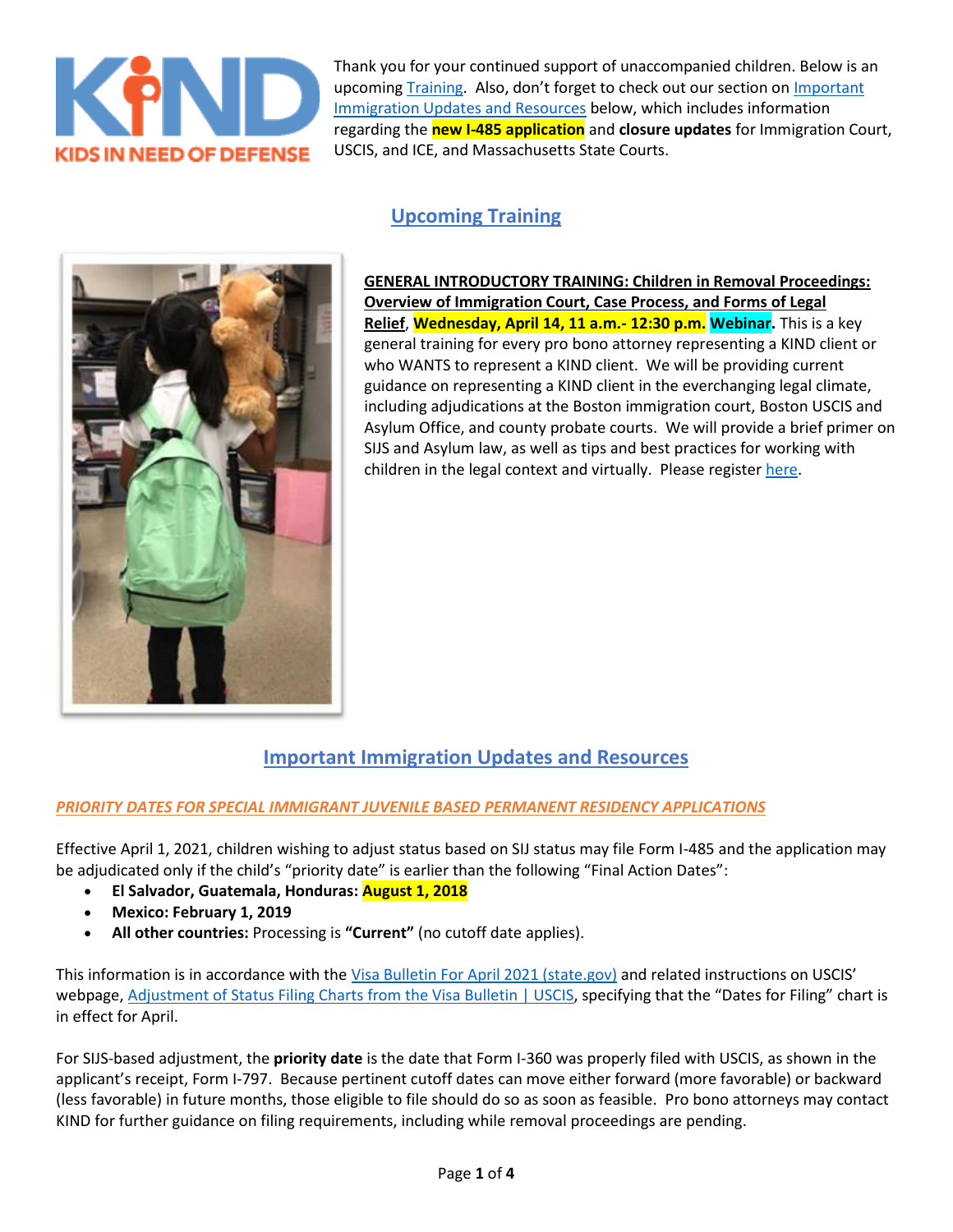**USICIS has released a new edition of the Form I-485, Application to Register Permanent Residence or Adjust Status.** Starting **April 19, 2021,** USCIS will only accept the new form, with a current edition date of 3/10/21. Until then, the 3/10/19 edition can be used. The new form has a new format; incorporates Form G-325A (which is no longer required); and the general eligibility and inadmissibility sections are reorganized. The instructions have also been expanded: the general instructions from page 1 through 18 apply to all applicants. Special Immigrant Juvenile Status instructions are at page 23. Here is a link to information about the new form, the form itself and instructions: [Application to Register Permanent Residence or Adjust Status | USCIS.](https://na01.safelinks.protection.outlook.com/?url=https%3A%2F%2Fwww.uscis.gov%2Fi-485&data=04%7C01%7C%7C7e1bded0dad04c6bc10208d8ef93cac3%7C84df9e7fe9f640afb435aaaaaaaaaaaa%7C1%7C0%7C637522765547940164%7CUnknown%7CTWFpbGZsb3d8eyJWIjoiMC4wLjAwMDAiLCJQIjoiV2luMzIiLCJBTiI6Ik1haWwiLCJXVCI6Mn0%3D%7C1000&sdata=hO%2BxI%2FNLyanA3mrNnEVn1YxmlAOzhqCM%2FsXRXAsElos%3D&reserved=0) Please reach out to your KIND contact if you have any questions.

# **UPDATES FROM EOIR AND DHS**

**\_\_\_\_\_\_\_\_\_\_\_\_\_\_\_\_\_\_\_\_\_\_\_\_\_\_\_\_\_\_\_\_\_\_\_\_\_\_\_\_\_\_\_\_\_\_\_\_\_\_\_\_\_\_\_\_\_\_\_\_\_\_\_\_\_\_\_\_\_\_\_\_\_\_\_\_\_\_\_\_\_\_\_\_\_**

### **Immigration Court (Executive Office for Immigration Review/EOIR)**

- **Hearings (including master calendar hearings) are being conducted in the Boston Immigration Court.** If you have an upcoming master calendar hearing for your KIND client, please contact your KIND mentor for the latest information. **Merit cases that had already been scheduled will be going forward as scheduled unless attorneys and/or respondents have been notified otherwise**. Hearings that had been postponed due to COVID-19 will be rescheduled, and hearing notices are being sent out to notify attorneys and respondents of the new hearing dates. Please refer to the Boston Immigration Court's [Standing Order 20-01](https://na01.safelinks.protection.outlook.com/?url=https%3A%2F%2Fwww.justice.gov%2Feoir%2Fpage%2Ffile%2F1326301%2Fdownload&data=04%7C01%7C%7C7e1bded0dad04c6bc10208d8ef93cac3%7C84df9e7fe9f640afb435aaaaaaaaaaaa%7C1%7C0%7C637522765547950154%7CUnknown%7CTWFpbGZsb3d8eyJWIjoiMC4wLjAwMDAiLCJQIjoiV2luMzIiLCJBTiI6Ik1haWwiLCJXVCI6Mn0%3D%7C1000&sdata=gvD7W1wD6Vr%2BueKY1%2BKkV%2FPKkHB8Nv%2Bhzm2jWOABuA8%3D&reserved=0) (October 8, 2020) (Telephonic Appearances Of Counsel, Respondents, Witnesses, And Other Individuals At Master Calendar And Individual Hearings) for more information. You can check the status of your client's hearing on the [EOIR website](https://na01.safelinks.protection.outlook.com/?url=https%3A%2F%2Fportal.eoir.justice.gov%2F&data=04%7C01%7C%7C7e1bded0dad04c6bc10208d8ef93cac3%7C84df9e7fe9f640afb435aaaaaaaaaaaa%7C1%7C0%7C637522765547950154%7CUnknown%7CTWFpbGZsb3d8eyJWIjoiMC4wLjAwMDAiLCJQIjoiV2luMzIiLCJBTiI6Ik1haWwiLCJXVCI6Mn0%3D%7C1000&sdata=Qt8lZnm2Vf8AzsSvOXvZAx1TNSSLTo0xWW8Gsq5VHYM%3D&reserved=0) by clicking on "Automated Case Information" and entering your client's A number. Some hearings are being conducted by WebEx and the Court has provided [instructions](https://na01.safelinks.protection.outlook.com/?url=https%3A%2F%2Fwww.justice.gov%2Feoir%2Fpage%2Ffile%2F1339071%2Fdownload&data=04%7C01%7C%7C7e1bded0dad04c6bc10208d8ef93cac3%7C84df9e7fe9f640afb435aaaaaaaaaaaa%7C1%7C0%7C637522765547960148%7CUnknown%7CTWFpbGZsb3d8eyJWIjoiMC4wLjAwMDAiLCJQIjoiV2luMzIiLCJBTiI6Ik1haWwiLCJXVCI6Mn0%3D%7C1000&sdata=uJ4CinUUt6MBdaV7gMzwiKjJwMOh9rbojErVks%2B%2FrCs%3D&reserved=0) on using WebEx.
- EOIR has announced that hearings in non-detained cases at courts **without an announced date** are postponed through and including **April 16, 2021 therefore resuming April 19th**. Immigration courts in cities in which KIND operates that have announced earlier reopening dates are Arlington (open), Atlanta (open), Baltimore (open), Boston (open), Los Angeles (open), Newark (open), San Francisco (open), and Seattle (open). Detained hearings are proceeding as scheduled.
- Always check [https://www.justice.gov/eoir/eoir-operational-status-during-coronavirus-pandemic](https://na01.safelinks.protection.outlook.com/?url=https%3A%2F%2Fwww.justice.gov%2Feoir%2Feoir-operational-status-during-coronavirus-pandemic&data=04%7C01%7C%7C7e1bded0dad04c6bc10208d8ef93cac3%7C84df9e7fe9f640afb435aaaaaaaaaaaa%7C1%7C0%7C637522765547960148%7CUnknown%7CTWFpbGZsb3d8eyJWIjoiMC4wLjAwMDAiLCJQIjoiV2luMzIiLCJBTiI6Ik1haWwiLCJXVCI6Mn0%3D%7C1000&sdata=ZvWhMiVOtWpWZfe46Rh8sa%2Bfh9fd%2F7C9UF1GTYH3RUg%3D&reserved=0) for your local court's operating status. You may also register to receive email notifications of updates to EOIR's operational status via a link on that webpage. A Policy Memorandum (PM) regarding immigration hearings conducted by phone and video teleconference. The PM can be found

at[:https://www.justice.gov/eoir/page/file/1335096/download.](https://na01.safelinks.protection.outlook.com/?url=https%3A%2F%2Fwww.justice.gov%2Feoir%2Fpage%2Ffile%2F1335096%2Fdownload&data=04%7C01%7C%7C7e1bded0dad04c6bc10208d8ef93cac3%7C84df9e7fe9f640afb435aaaaaaaaaaaa%7C1%7C0%7C637522765547970144%7CUnknown%7CTWFpbGZsb3d8eyJWIjoiMC4wLjAwMDAiLCJQIjoiV2luMzIiLCJBTiI6Ik1haWwiLCJXVCI6Mn0%3D%7C1000&sdata=11WavNQtw5fL5WL7ftCCi2F7u6KuSahxP%2BCvBVbp4V8%3D&reserved=0) Practice guidance on the new policy is available from your KIND contact.

- **EOIR Policy:**
	- $\circ$  On January 20, 2021, President Biden [issued a "regulatory freeze"](https://na01.safelinks.protection.outlook.com/?url=https%3A%2F%2Fwww.whitehouse.gov%2Fbriefing-room%2Fpresidential-actions%2F2021%2F01%2F20%2Fregulatory-freeze-pending-review%2F&data=04%7C01%7C%7C7e1bded0dad04c6bc10208d8ef93cac3%7C84df9e7fe9f640afb435aaaaaaaaaaaa%7C1%7C0%7C637522765547970144%7CUnknown%7CTWFpbGZsb3d8eyJWIjoiMC4wLjAwMDAiLCJQIjoiV2luMzIiLCJBTiI6Ik1haWwiLCJXVCI6Mn0%3D%7C1000&sdata=QKDHJm5L99OLVwx15I3GVRgZ4Hx4XMsOXdbMxJWBwvM%3D&reserved=0) memo encouraging agency heads to pause all pending agency rulemaking pending review. The memo defines "rule" broadly and may lead to agency actions relating to recent policy memoranda, including some of EOIR policies referenced below. However, until or unless rescission or replacement of any policy is formally announced by EOIR, the following policies remain in effect.
	- $\circ$  On January 11, 2021, EOIR has issued a comprehensive [policy manual,](https://na01.safelinks.protection.outlook.com/?url=https%3A%2F%2Fwww.justice.gov%2Feoir%2Feoir-policy-manual&data=04%7C01%7C%7C7e1bded0dad04c6bc10208d8ef93cac3%7C84df9e7fe9f640afb435aaaaaaaaaaaa%7C1%7C0%7C637522765547980137%7CUnknown%7CTWFpbGZsb3d8eyJWIjoiMC4wLjAwMDAiLCJQIjoiV2luMzIiLCJBTiI6Ik1haWwiLCJXVCI6Mn0%3D%7C1000&sdata=DeIMAFo%2BysvRhZk0djg09iSWn0UF4YEiXBA2M3gXbV0%3D&reserved=0) which incorporates all current policy memoranda, including the recent memos highlighted below.
	- o **Policy impacting case scheduling:** On November 30, 2020, EOIR announced the implementation of an ["enhanced case flow processing model"](https://na01.safelinks.protection.outlook.com/?url=https%3A%2F%2Fwww.justice.gov%2Feoir%2Feoir-policy-manual%2FOOD2105%2Fdownload&data=04%7C01%7C%7C7e1bded0dad04c6bc10208d8ef93cac3%7C84df9e7fe9f640afb435aaaaaaaaaaaa%7C1%7C0%7C637522765547980137%7CUnknown%7CTWFpbGZsb3d8eyJWIjoiMC4wLjAwMDAiLCJQIjoiV2luMzIiLCJBTiI6Ik1haWwiLCJXVCI6Mn0%3D%7C1000&sdata=CWN9A4waqRxAAnMnfLiCxOl%2FGE3hW8qylAqlAqyO4Cg%3D&reserved=0) aimed at reducing unnecessary in-person master calendar hearings and resolving issues through written pleadings in cases involving represented respondents. Under the new case flow model, EOIR will be issuing scheduling orders setting deadlines for initial written pleadings and/or the filing of applications for relief (depending on the case posture) and vacating the scheduled master calendar hearing. The EOIR Practice Manual has been updated to reflect this policy. KIND has issued guidance on how to respond to such scheduling orders, which is available through your KIND contact.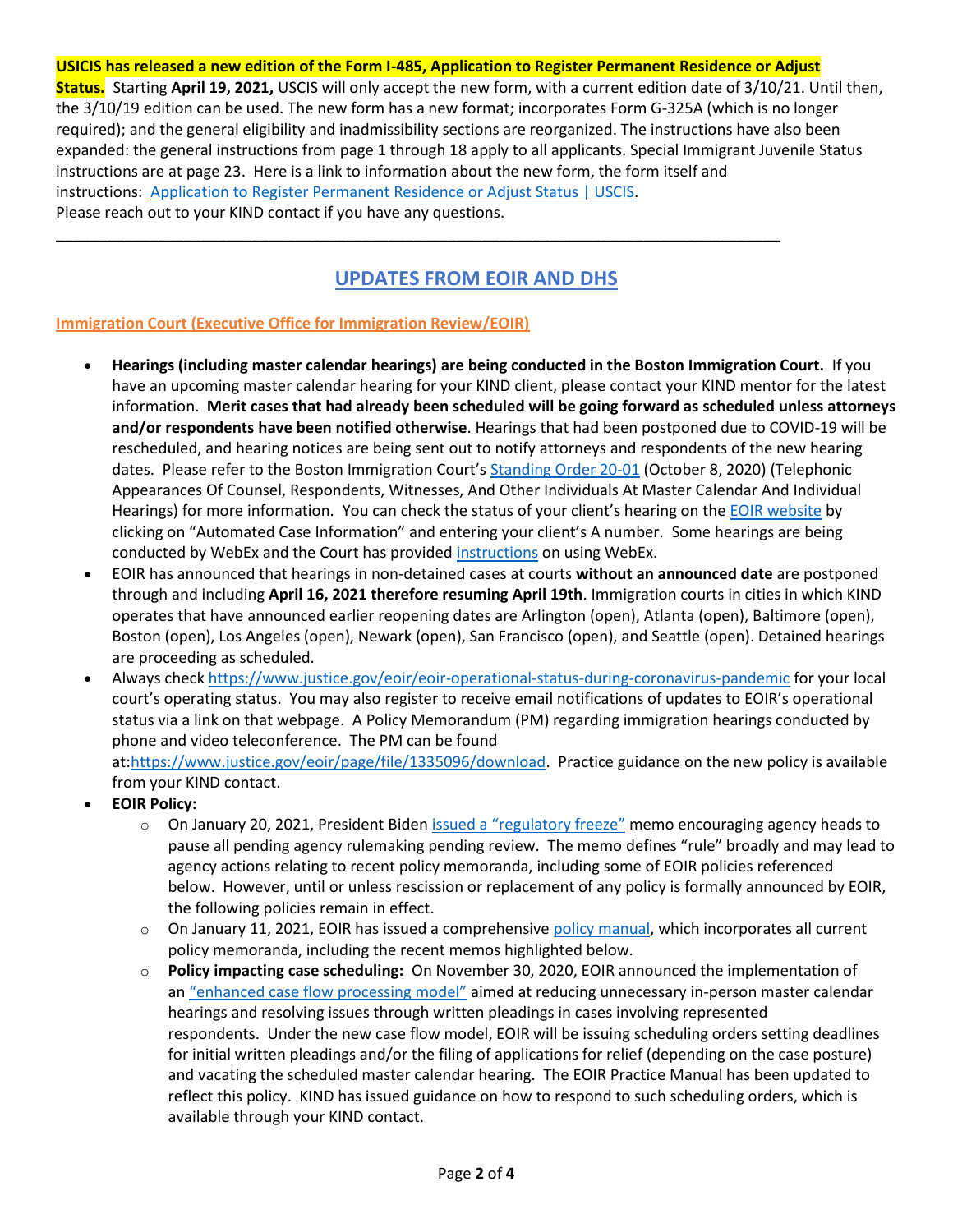- o **EOIR filing deadlines for hearings**: The EOIR policy memo sets [two different filing deadlines](https://na01.safelinks.protection.outlook.com/?url=https%3A%2F%2Fwww.justice.gov%2Feoir%2Feoir-policy-manual%2Fii%2F3%2F1&data=04%7C01%7C%7C7e1bded0dad04c6bc10208d8ef93cac3%7C84df9e7fe9f640afb435aaaaaaaaaaaa%7C1%7C0%7C637522765547990131%7CUnknown%7CTWFpbGZsb3d8eyJWIjoiMC4wLjAwMDAiLCJQIjoiV2luMzIiLCJBTiI6Ik1haWwiLCJXVCI6Mn0%3D%7C1000&sdata=M6bRgBNt5lownPWyboIZ7EdW%2FJFT9Dm6IDAMbWX0VKc%3D&reserved=0) depending on the hearing type. Filings in advance of master calendar hearings must be filed 15 days prior to the hearing, and filings in advance of individual calendar hearings must be filed 30 days prior to the hearing.
- o **Policy Memo impacting requests for continuance**: On January 8, 2021, EOIR issued a [new policy memo](https://na01.safelinks.protection.outlook.com/?url=https%3A%2F%2Fwww.justice.gov%2Feoir%2Fpage%2Ffile%2F1351816%2Fdownload&data=04%7C01%7C%7C7e1bded0dad04c6bc10208d8ef93cac3%7C84df9e7fe9f640afb435aaaaaaaaaaaa%7C1%7C0%7C637522765547990131%7CUnknown%7CTWFpbGZsb3d8eyJWIjoiMC4wLjAwMDAiLCJQIjoiV2luMzIiLCJBTiI6Ik1haWwiLCJXVCI6Mn0%3D%7C1000&sdata=J0n3%2Bbi3fFWCAvynRzeFksLJ51uE1WG%2FgU7dG%2BI%2Btpg%3D&reserved=0)  [on continuances](https://na01.safelinks.protection.outlook.com/?url=https%3A%2F%2Fwww.justice.gov%2Feoir%2Fpage%2Ffile%2F1351816%2Fdownload&data=04%7C01%7C%7C7e1bded0dad04c6bc10208d8ef93cac3%7C84df9e7fe9f640afb435aaaaaaaaaaaa%7C1%7C0%7C637522765547990131%7CUnknown%7CTWFpbGZsb3d8eyJWIjoiMC4wLjAwMDAiLCJQIjoiV2luMzIiLCJBTiI6Ik1haWwiLCJXVCI6Mn0%3D%7C1000&sdata=J0n3%2Bbi3fFWCAvynRzeFksLJ51uE1WG%2FgU7dG%2BI%2Btpg%3D&reserved=0) (OPPM 21-13), effective as of that date, which supersedes the prior [OPPM 17-](https://na01.safelinks.protection.outlook.com/?url=https%3A%2F%2Fwww.justice.gov%2Feoir%2Ffile%2Foppm17-01%2Fdownload&data=04%7C01%7C%7C7e1bded0dad04c6bc10208d8ef93cac3%7C84df9e7fe9f640afb435aaaaaaaaaaaa%7C1%7C0%7C637522765547990131%7CUnknown%7CTWFpbGZsb3d8eyJWIjoiMC4wLjAwMDAiLCJQIjoiV2luMzIiLCJBTiI6Ik1haWwiLCJXVCI6Mn0%3D%7C1000&sdata=Yyc1spPX4GlC12o2DAM5Ur%2FbahNiGK%2BLO0%2FD1F7Xuhs%3D&reserved=0) 01, *[Continuances](https://na01.safelinks.protection.outlook.com/?url=https%3A%2F%2Fwww.justice.gov%2Feoir%2Ffile%2Foppm17-01%2Fdownload&data=04%7C01%7C%7C7e1bded0dad04c6bc10208d8ef93cac3%7C84df9e7fe9f640afb435aaaaaaaaaaaa%7C1%7C0%7C637522765547990131%7CUnknown%7CTWFpbGZsb3d8eyJWIjoiMC4wLjAwMDAiLCJQIjoiV2luMzIiLCJBTiI6Ik1haWwiLCJXVCI6Mn0%3D%7C1000&sdata=Yyc1spPX4GlC12o2DAM5Ur%2FbahNiGK%2BLO0%2FD1F7Xuhs%3D&reserved=0)*, issued in 2017. Among other things, the new policy memo tracks the standards governing continuances in the Attorney General's decision in *Matter of L-A-B-R-,* 27 I&N Dec. 405 (A.G. 2018). KIND has issued guidance available through your contact.

#### **U.S. Citizenship and Immigration Services (USCIS)**

- USCIS released a new edition of Form I-485, Application to Register Permanent Residence or Adjust Status, please see details above.
- USCIS has [announced the designation of Venezuela](https://na01.safelinks.protection.outlook.com/?url=https%3A%2F%2Fwww.federalregister.gov%2Fdocuments%2F2021%2F03%2F09%2F2021-04951%2Fdesignation-of-venezuela-for-temporary-protected-status-and-implementation-of-employment&data=04%7C01%7C%7C7e1bded0dad04c6bc10208d8ef93cac3%7C84df9e7fe9f640afb435aaaaaaaaaaaa%7C1%7C0%7C637522765548000127%7CUnknown%7CTWFpbGZsb3d8eyJWIjoiMC4wLjAwMDAiLCJQIjoiV2luMzIiLCJBTiI6Ik1haWwiLCJXVCI6Mn0%3D%7C1000&sdata=Kc9QO%2B6uYvN6HveFlWwZiEGFxHPJN8nWYUj5WMNCO3U%3D&reserved=0) for Temporary Protected Status (TPS) for 18 months, effective March 9, 2021, through Sept. 9, 2022. The Federal Register notice details the eligibility criteria Venezuelan nationals (and individuals without nationality who last habitually resided in Venezuela) and describes procedures necessary to submit an initial TPS application and apply for an Employment Authorization Document (EAD).
- Certain USCIS field offices and asylum offices have resumed face-to-face non-emergency services to the public. The USCIS website includes detailed instructions on precautions that individuals attending in-person appointments must follow: [https://www.uscis.gov/about-us/uscis-response-covid-19.](https://na01.safelinks.protection.outlook.com/?url=https%3A%2F%2Fwww.uscis.gov%2Fabout-us%2Fuscis-response-covid-19&data=04%7C01%7C%7C7e1bded0dad04c6bc10208d8ef93cac3%7C84df9e7fe9f640afb435aaaaaaaaaaaa%7C1%7C0%7C637522765548000127%7CUnknown%7CTWFpbGZsb3d8eyJWIjoiMC4wLjAwMDAiLCJQIjoiV2luMzIiLCJBTiI6Ik1haWwiLCJXVCI6Mn0%3D%7C1000&sdata=uMkAwOqyzavj4KMYpbsXiuJx5m9QH9A2MeTkDjZUXJQ%3D&reserved=0) USCIS should continue to post updates to reopening procedures on the USCIS website.
- USCIS has also announced **additional extended response times** for any Request for Evidence (RFE) or Notice of Intent to Deny (NOID) issued between **March 1, 2020 and June 30, 2021**; responses submitted within 60 calendar days of the initial response deadline set forth in the RFE or NOID will be considered by USCIS. Furthermore, an appeal of a USCIS denial (Form I-290B) will be considered timely if it is filed within 60 calendar days from the date the decision was issued, and that decision was made between March 1, 2020 and June 30, 2021. Here is link to the announcement: [USCIS Extends Flexibility for Responding to Agency Requests |](https://na01.safelinks.protection.outlook.com/?url=https%3A%2F%2Fwww.uscis.gov%2Fnews%2Falerts%2Fuscis-extends-flexibility-for-responding-to-agency-requests-4&data=04%7C01%7C%7C7e1bded0dad04c6bc10208d8ef93cac3%7C84df9e7fe9f640afb435aaaaaaaaaaaa%7C1%7C0%7C637522765548010120%7CUnknown%7CTWFpbGZsb3d8eyJWIjoiMC4wLjAwMDAiLCJQIjoiV2luMzIiLCJBTiI6Ik1haWwiLCJXVCI6Mn0%3D%7C1000&sdata=hubuM6pbJyRmHDGp66dTXd%2FZ5yeX8AOm1Lpkugly8Zc%3D&reserved=0)  [USCIS.](https://na01.safelinks.protection.outlook.com/?url=https%3A%2F%2Fwww.uscis.gov%2Fnews%2Falerts%2Fuscis-extends-flexibility-for-responding-to-agency-requests-4&data=04%7C01%7C%7C7e1bded0dad04c6bc10208d8ef93cac3%7C84df9e7fe9f640afb435aaaaaaaaaaaa%7C1%7C0%7C637522765548010120%7CUnknown%7CTWFpbGZsb3d8eyJWIjoiMC4wLjAwMDAiLCJQIjoiV2luMzIiLCJBTiI6Ik1haWwiLCJXVCI6Mn0%3D%7C1000&sdata=hubuM6pbJyRmHDGp66dTXd%2FZ5yeX8AOm1Lpkugly8Zc%3D&reserved=0)

#### **Immigration and Customs Enforcement (ICE)**

- ICE recently issued an internal directive, titled "Properly Applying the Unaccompanied Alien Child Definition" which, if implemented, may result in ICE redetermining clients' unaccompanied child status at various points in a case. KIND issued a practice alert about the memo, available through your KIND contact. On March 4, it was [reported](https://na01.safelinks.protection.outlook.com/?url=https%3A%2F%2Fwww.buzzfeednews.com%2Farticle%2Fhamedaleaziz%2Fbiden-cancels-trump-policy-immigrant-children-asylum&data=04%7C01%7C%7C7e1bded0dad04c6bc10208d8ef93cac3%7C84df9e7fe9f640afb435aaaaaaaaaaaa%7C1%7C0%7C637522765548010120%7CUnknown%7CTWFpbGZsb3d8eyJWIjoiMC4wLjAwMDAiLCJQIjoiV2luMzIiLCJBTiI6Ik1haWwiLCJXVCI6Mn0%3D%7C1000&sdata=JKXf5JYrPa%2F9lJseIoVY7FdLf1LabB3LyyXpHSxMcag%3D&reserved=0) that the memo has been rescinded by the Biden Administration.
- ICE is updating their website at [https://www.ice.gov/covid19.](https://na01.safelinks.protection.outlook.com/?url=https%3A%2F%2Fwww.ice.gov%2Fcovid19&data=04%7C01%7C%7C7e1bded0dad04c6bc10208d8ef93cac3%7C84df9e7fe9f640afb435aaaaaaaaaaaa%7C1%7C0%7C637522765548020114%7CUnknown%7CTWFpbGZsb3d8eyJWIjoiMC4wLjAwMDAiLCJQIjoiV2luMzIiLCJBTiI6Ik1haWwiLCJXVCI6Mn0%3D%7C1000&sdata=D0grgnadBKnLJbC%2F78xFc%2FhhagXjBZqUmIlTenfWnAU%3D&reserved=0) Individuals scheduled for ICE check-ins are directed to contact their local field office for guidance prior to their scheduled appointment. If you have any questions or concerns, please reach out to your KIND contact.

In addition to the information above KIND's Training and Technical Assistance Team prepared the following guidance that is available through your KIND contact:

- Managing removal proceeding while observing precautions relating to the COVID-19 pandemic.
- An Alert on Paper and Electronic Signatures During Coronavirus Emergency.
- Guidance summarizing USCIS' reopening procedures, which were reviewed in a recent stakeholder webinar conducted by USCIS.